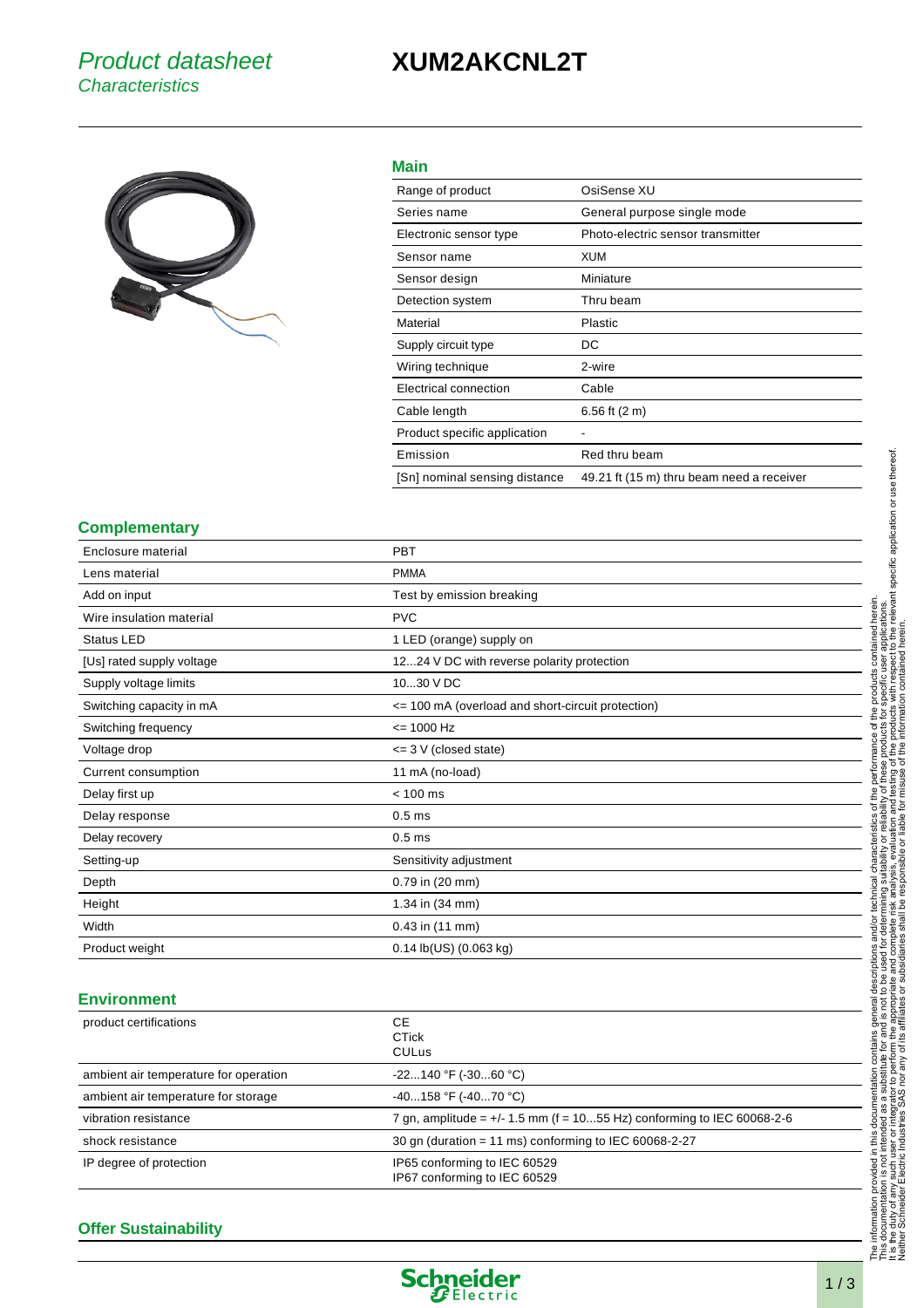| Not Green Premium product                                                                                                                                                                                                                                  | Not Green Premium product                                                                                                                               |  |
|------------------------------------------------------------------------------------------------------------------------------------------------------------------------------------------------------------------------------------------------------------|---------------------------------------------------------------------------------------------------------------------------------------------------------|--|
| of conformity                                                                                                                                                                                                                                              | Compliant - since 1152 - Schneider Electric declaration Compliant - since 1152 - Schneider Electric declaration of conformity                           |  |
| WARNING: This product can expose you to chemicals<br>including:                                                                                                                                                                                            | WARNING: This product can expose you to chemicals including:                                                                                            |  |
| of California to cause cancer, and                                                                                                                                                                                                                         | Diisononyl phthalate (DINP), which is known to the State Diisononyl phthalate (DINP), which is known to the State of California to cause<br>cancer, and |  |
| Di-isodecyl phthalate (DIDP), which is known to the StateDi-isodecyl phthalate (DIDP), which is known to the State of California to cause birth<br>of California to cause birth defects or other reproductive defects or other reproductive harm.<br>harm. |                                                                                                                                                         |  |
| For more information go to www.p65warnings.ca.gov                                                                                                                                                                                                          | For more information go to www.p65warnings.ca.gov                                                                                                       |  |

#### Contractual warranty

Warranty period 18 months

## **Transmitter's Dimensions**



**T :** Transmission

**(1)** Potentiometer

## **Mounting and Clearance**





- **(1)** Adjustment potentiometer
- **(2)** Power on LED

## **Connections and Schemes**

#### **Transmitter DC**



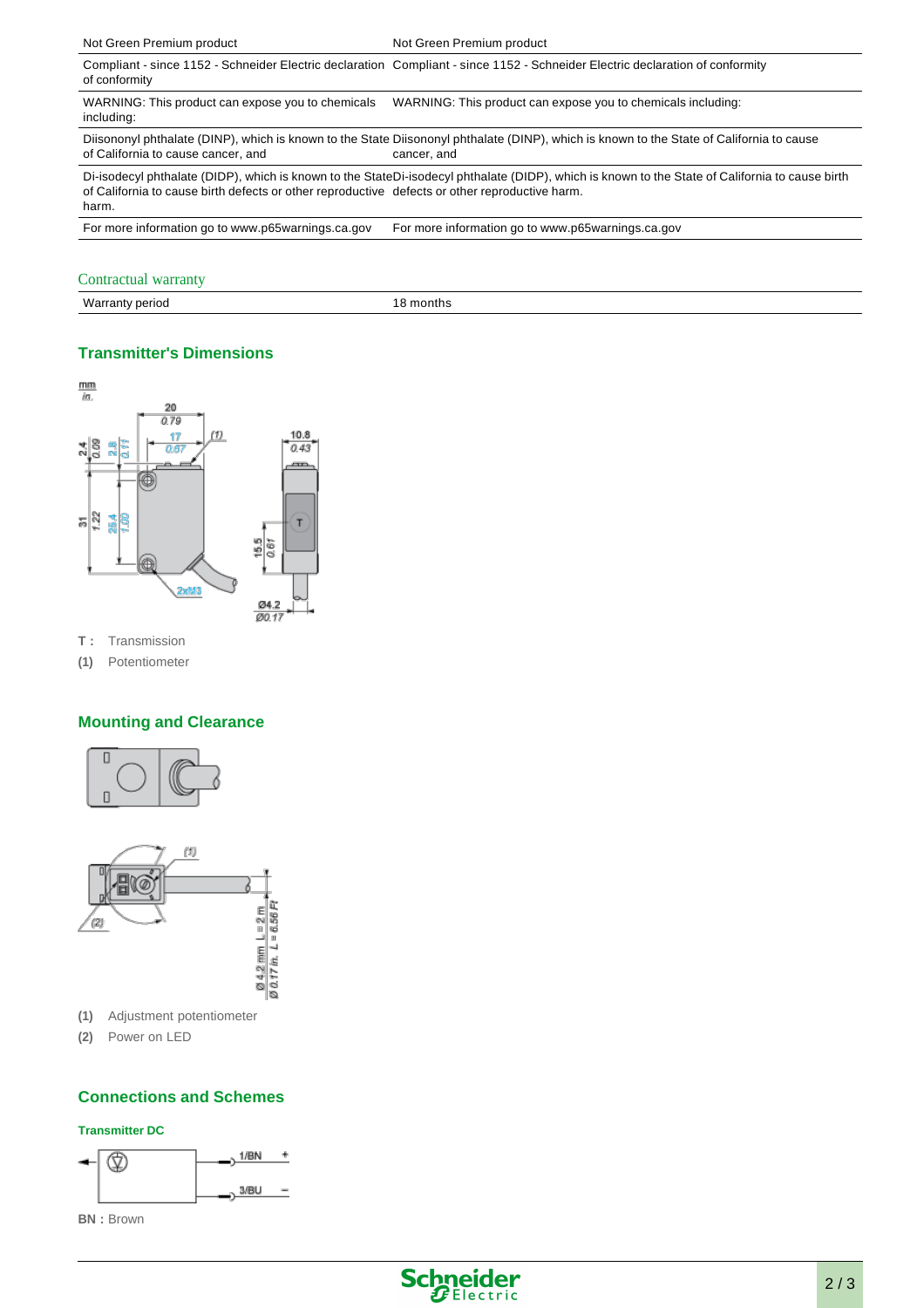## **Detection Curves**



**(X)** Distance (m)